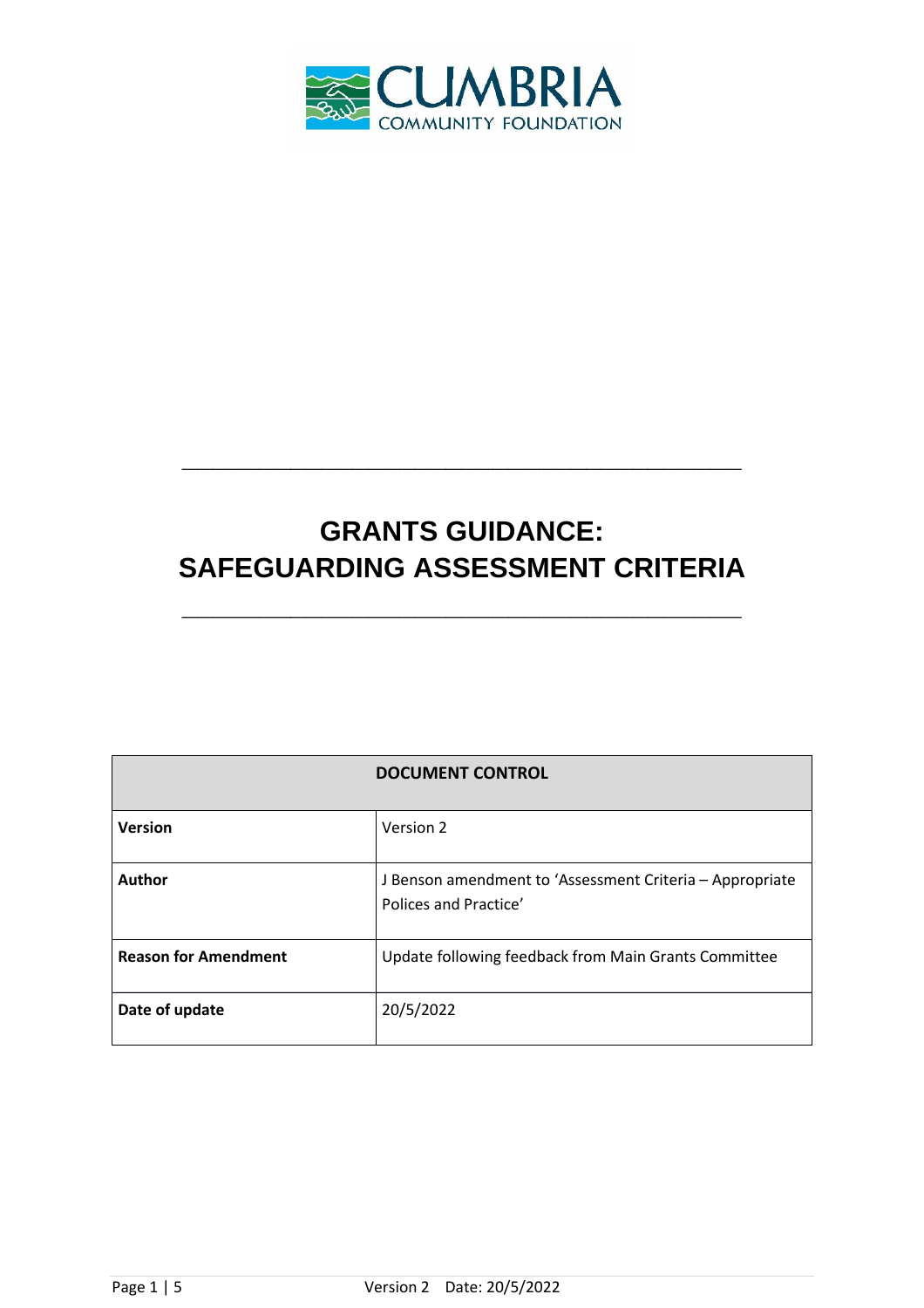## **GRANT MAKING - SAFEGUARDING ASSESSMENT CRITERIA**

| <b>Assessment</b><br><b>Criteria</b>  | Appropriate policies and practices are in place to keep people safe.                                                                                                                                                                                                                                                                                                                                                                                                                                                                                                                                        |
|---------------------------------------|-------------------------------------------------------------------------------------------------------------------------------------------------------------------------------------------------------------------------------------------------------------------------------------------------------------------------------------------------------------------------------------------------------------------------------------------------------------------------------------------------------------------------------------------------------------------------------------------------------------|
| Why we<br>include this                | Policies and procedures provide guidance to staff and volunteers on how to keep people<br>safe and help ensure consistency across the organisation.                                                                                                                                                                                                                                                                                                                                                                                                                                                         |
| How we assess<br>this                 | All applicants are asked to submit a copy of their safeguarding policies and procedures.                                                                                                                                                                                                                                                                                                                                                                                                                                                                                                                    |
| What we want<br>to see                | The applicant has a safeguarding policy, which includes a definition of safeguarding<br>$\bullet$<br>and outline of the organisation's commitment to safeguard and protect the welfare of<br>all who use its services.<br>It should include the definitions for adults at risk and types of abuse experienced by<br>$\bullet$<br>children and adults at risk.<br>The policy includes clear guidelines on expected behaviours when interacting with<br>children or adults at risk<br>The policy is reviewed annually - it states when the policy was adopted or when it will<br>$\bullet$<br>next be updated |
| <b>Meeting</b><br><b>Requirements</b> | All applicants are expected to have an adequate safeguarding policy in place if they are to<br>be recommended for funding.<br>If an applicant's safeguarding policy does not meet our requirements, they will be asked to<br>update their policy and procedures as a condition of their funding award.                                                                                                                                                                                                                                                                                                      |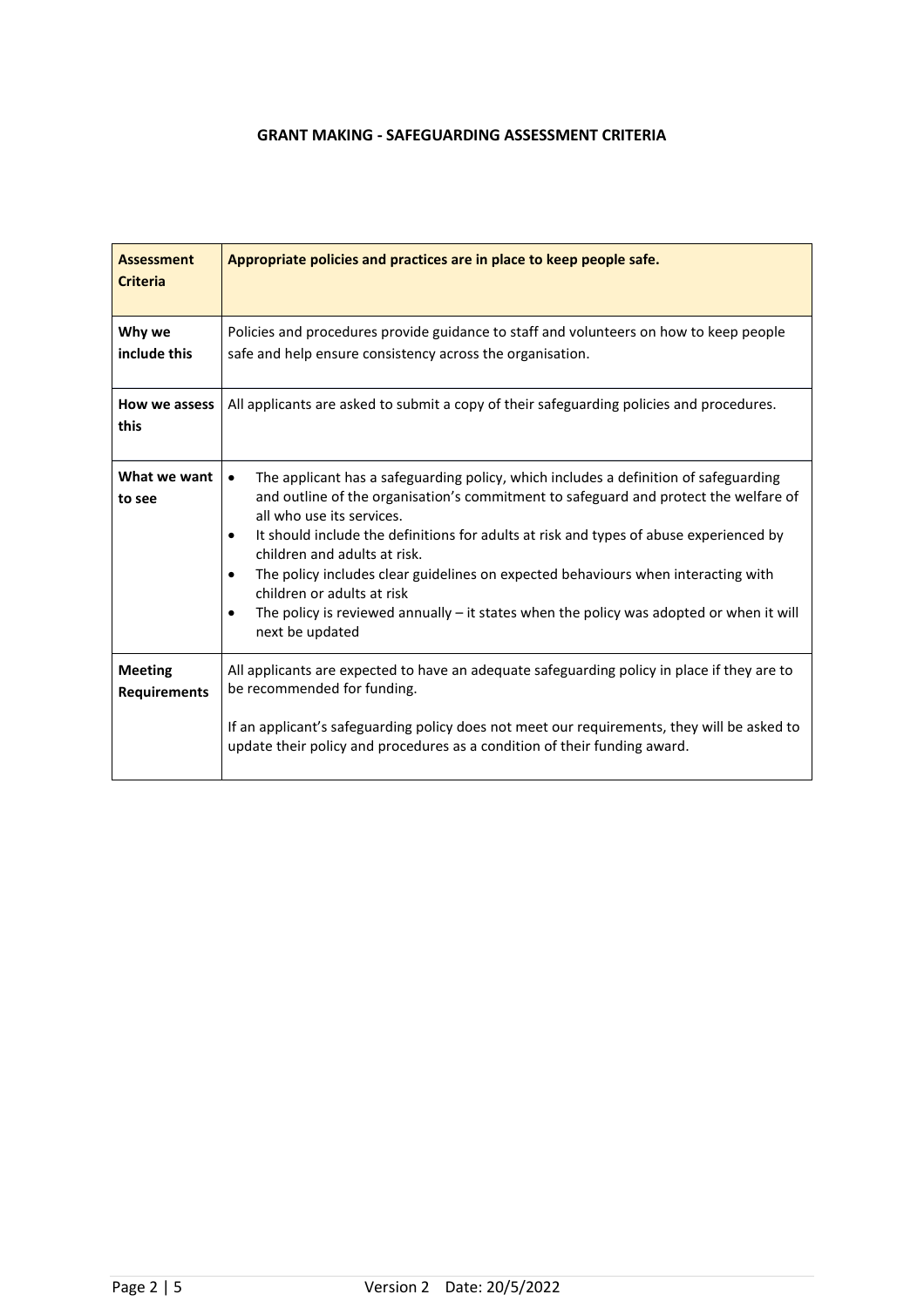| <b>Assessment</b><br><b>Criteria</b>  | There are accessible channels for raising safeguarding concerns and a clear<br>system for responding, including reporting concerns to relevant authorities.                                                                                                                                                                                                                                                                                                                                                                                                                                            |
|---------------------------------------|--------------------------------------------------------------------------------------------------------------------------------------------------------------------------------------------------------------------------------------------------------------------------------------------------------------------------------------------------------------------------------------------------------------------------------------------------------------------------------------------------------------------------------------------------------------------------------------------------------|
| Why we include<br>this                | Harm and abuse can occur in any organisation. It is important that everyone knows who to<br>talk to if they are worried about someone's safety and that there are clear steps which will<br>be followed to ensure that action is taken to keep everyone safe.                                                                                                                                                                                                                                                                                                                                          |
| How we assess<br>this                 | Safeguarding policies are reviewed to ensure they include appropriate procedures for the<br>reporting and response to safeguarding concerns.<br>In addition, the Grant & Programmes Officer will discuss how the organisation manages<br>safeguarding concerns as part of the application process. The applicant will be asked to<br>describe how staff and beneficiaries can raise safeguarding concerns and what action<br>organisation would take in response.                                                                                                                                      |
| What we want<br>to see                | Clear procedure for reporting and responding to concerns. This may include a<br>$\bullet$<br>flowchart of steps to be followed.<br>Training or other steps to ensure that everyone knows how to spot abuse and report<br>$\bullet$<br>concerns.<br>Name and contact details of who to report to.<br>$\bullet$<br>Steps outlining how they would respond to concerns, including managing allegations<br>$\bullet$<br>against a staff member, freelancer or a volunteer.<br>How they would report them to relevant authorities (it should include contact details<br>$\bullet$<br>of relevant agencies). |
| <b>Meeting</b><br><b>Requirements</b> | All applicants are expected to have a clear procedure for reporting and responding to<br>safeguarding concerns. If an applicant is unable to explain how they would manage a<br>safeguarding concern, they may not be recommended for funding or they will be asked to<br>update their policy and procedures as a condition of any funding award.<br>If the procedure is not clearly documented, the organisation may be recommended for<br>funding but will be required to strengthen or update their reporting and response<br>procedures as a condition of funding.                                 |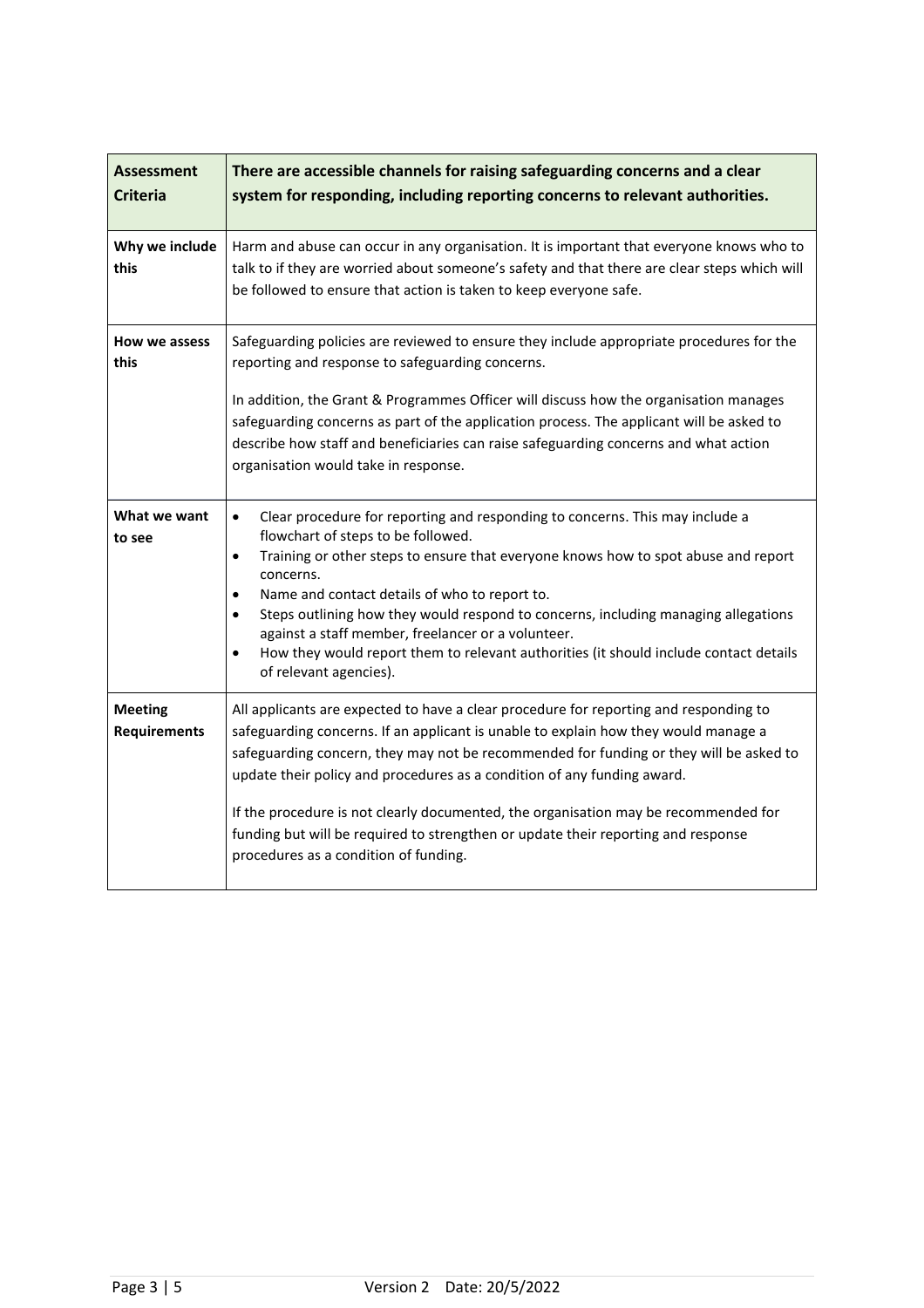| <b>Assessment</b><br><b>Criteria</b>  | Steps are taken to ensure people are suitable to act in their roles and everyone is<br>aware of their safeguarding responsibilities                                                                                                                                                                                                                                                                                                                                                                                                                                                                                                                                                                                                                                                                                                                                                                                                                                                                                                                                                                                                                  |
|---------------------------------------|------------------------------------------------------------------------------------------------------------------------------------------------------------------------------------------------------------------------------------------------------------------------------------------------------------------------------------------------------------------------------------------------------------------------------------------------------------------------------------------------------------------------------------------------------------------------------------------------------------------------------------------------------------------------------------------------------------------------------------------------------------------------------------------------------------------------------------------------------------------------------------------------------------------------------------------------------------------------------------------------------------------------------------------------------------------------------------------------------------------------------------------------------|
| Why we include<br>this                | Organisations are only as safe as the people who work within them. Vetting reduces the<br>risk of recruiting staff, volunteers and freelancers who pose a risk to others while training<br>and support ensures people are able to fulfil their safeguarding responsibilities.                                                                                                                                                                                                                                                                                                                                                                                                                                                                                                                                                                                                                                                                                                                                                                                                                                                                        |
| How we assess<br>this                 | Safeguarding policies are reviewed to understand the organisation's approach to<br>recruitment, training and support.                                                                                                                                                                                                                                                                                                                                                                                                                                                                                                                                                                                                                                                                                                                                                                                                                                                                                                                                                                                                                                |
|                                       | We recognise that some organisations may not include details about recruitment and<br>training in their safeguarding policies. Where this information cannot be obtained by<br>reviewing the policy, the Grant & Programmes Officer will discuss this with the applicant as<br>part of the assessment process and seek documentary evidence (e.g., a separate Safer<br>Recruitment policy).                                                                                                                                                                                                                                                                                                                                                                                                                                                                                                                                                                                                                                                                                                                                                          |
| What we want<br>to see                | All staff and volunteers are made aware of the organisation's safeguarding policies and<br>$\bullet$<br>procedures and understand their responsibility to keep people safe as part of their<br>induction<br>Staff and volunteers who are interacting with children or adults at risk are provided<br>$\bullet$<br>with regular training on safeguarding relevant to their role.<br>Trustees receive a training/briefing on safeguarding to ensure they understand their<br>$\bullet$<br>duty in providing a safe service<br>If organisations are working with children/adults at risk, staff & volunteers should<br>$\bullet$<br>receive regular training on safeguarding from suitably qualified/experienced individual<br>Where the organisation is applying for funding to cover roles working directly with children<br>or adults at risk, the organisation must:<br>Complete an application form or submit a CV<br>٠<br>Interview each person to assess their suitability<br>Require a minimum of two references<br>Conduct the appropriate level of DBS checks - this will depend on the level of<br>contact with children and adults at risk. |
| <b>Meeting</b><br><b>Requirements</b> | All applicants must have clear processes in place to make staff aware of their safeguarding<br>responsibilities. Organisations will be required to document this within their safeguarding<br>policy.                                                                                                                                                                                                                                                                                                                                                                                                                                                                                                                                                                                                                                                                                                                                                                                                                                                                                                                                                |
|                                       | Organisations applying for funding to cover roles working directly with children or adults at<br>risk, must have appropriate vetting procedures in place and these must be documented in<br>their safeguarding policy and/or HR policies.                                                                                                                                                                                                                                                                                                                                                                                                                                                                                                                                                                                                                                                                                                                                                                                                                                                                                                            |